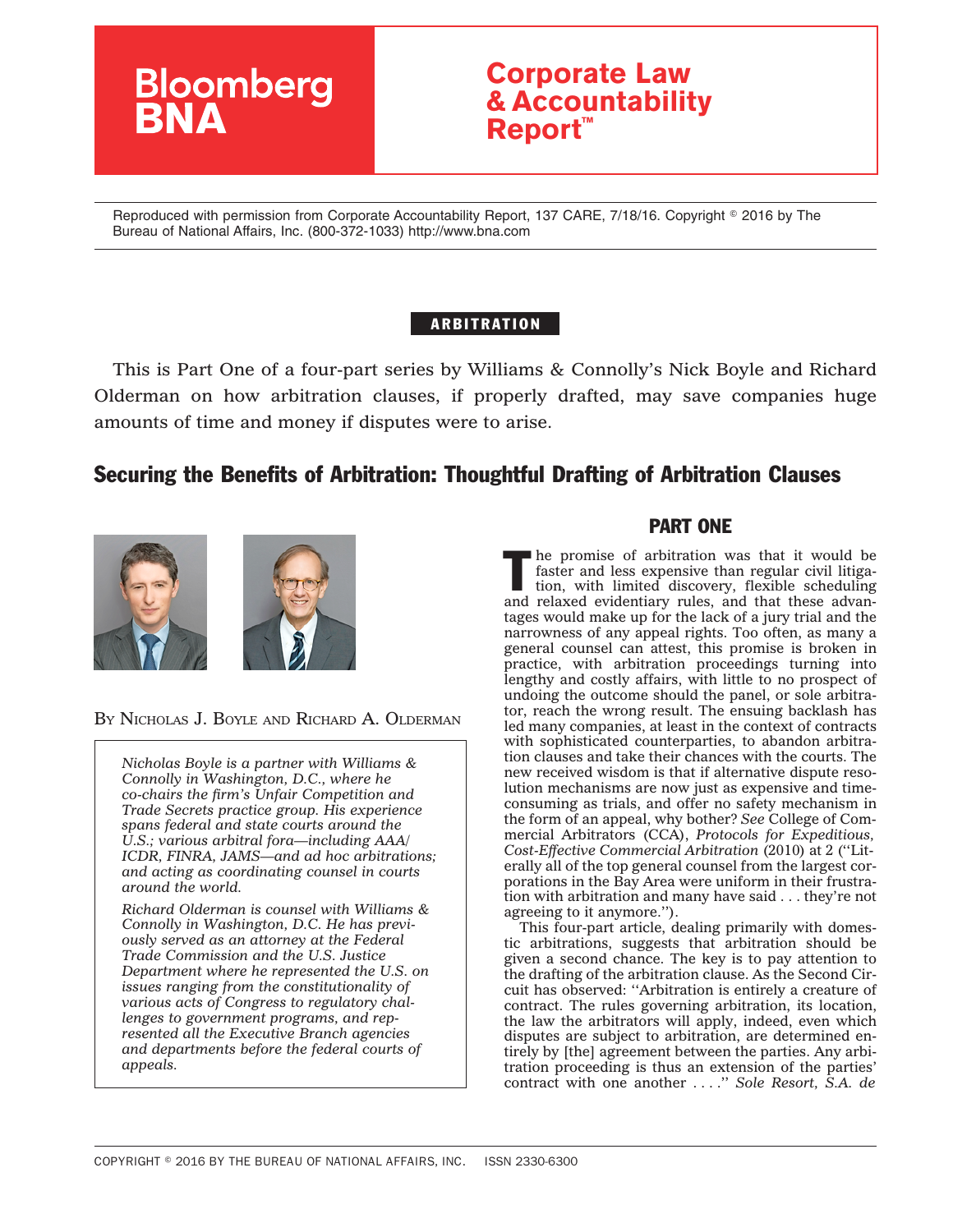*C.V. v. Allure Resorts Mgmt., LLC*, 450 F.3d 100, 104 (2d Cir. 2006); *see also Mastrobuono v. Shearson Lehman Hutton, Inc.,* 514 U.S. 52, 57 (1995) (''[P]arties are generally free to structure their arbitration agreements as they see fit.'') (internal quotation marks and citation omitted).

Unfortunately, when contracts are being drafted, the arbitration clause often receives a low priority. Several factors account for this, the principal one being the time spent negotiating the commercial terms of the agreement. The adoption of boilerplate arbitration provisions, perhaps taken from an earlier contract, is an easy way out. Parties to a commercial contract who do not provide thoughtful arbitration clauses expect to receive from the dispute resolution process a cost-efficient result under the applicable arbitral rules. But once a dispute arises, and the counterparty is no longer cooperative, the parties' principal focus is prevailing in the dispute—and they may act in ways that delay the proceedings and multiply the costs.

### Using boilerplate contractual arbitration provisions

#### can cause the parties to inadvertently adopt

procedures they would not ordinarily have chosen

#### for their cases.

The promise of arbitration can only be consistently kept if contract parties abandon the standard barebones provision and agree to a substantive clause that places limits on the nature of the arbitration proceedings, particularly on discovery, and sets forth an appropriate, relatively accelerated time schedule for the arbitration, from its commencement to the close of the record. Spending time developing a thoughtful arbitration provision, perhaps even one that can become a standard for company contracts of a specific type, can—like the proverbial stitch in time—save a company a huge amount of time, and money, if a dispute were to arise.

This article largely draws from the model rules of three arbitral institutions: the American Arbitration Association (AAA); the Judicial Arbitration and Mediation Services Inc. (JAMS); and the International Institute for Conflict Prevention & Resolution (CPR). These are the most commonly used arbitral institutions in the U.S. The article focuses on nine aspects of arbitration, from the dispute to be resolved, to the overall case schedule to the ultimate arbitration award, and suggests arbitration clauses that reflect particularized drafting. While there are no one-size-fits-all provisions, the suggested clauses deal with matters worth considering when negotiating the contract. The ultimate drafting, of course, should be tailored to the client and the transaction at issue.

### The Perils of Boilerplate Provisions.

Using boilerplate contractual arbitration provisions can cause the parties to inadvertently adopt procedures they would not ordinarily have chosen for their cases and can ''create opportunities for counsel to expand, often excessively, the dimensions and density of the arbitration.'' CCA, *supra*, at 24. Because the arbitration statutes are often silent on key issues, the parties must fall back on the often vague default rules with regard to matters such as document production, depositions, electronic discovery and confidentiality. For example, the Federal Arbitration Act does not address discovery, although it provides authority to summon witnesses and to hold such witnesses in contempt if they do not comply (the parties, however, must apply to a federal court where the arbitration is seated to obtain enforcement). 9 U.S.C. § 7. Discovery under the AAA commercial arbitration rules is governed by Rule 21 (Preliminary Hearing) and Rule 22 (Pre-Hearing Exchange and Production of Information). Under Rule 22, the arbitrator may "require the parties to exchange tor may ''require the parties to exchange document[ation] in their possession or custody'' that is relevant and material to the issues in dispute. AAA, Commercial Arbitration Rules and Mediation Procedures (2013). The arbitrator manages ''any necessary exchange of information among the parties with a view toward achieving an efficient and economical resolution.'' *Id*. The International Chamber of Commerce Rules have no provisions expressly addressing discovery, and simply provide in Article 25 that the tribunal ''shall proceed within as short a time as possible to establish the facts of the case by all appropriate means.'' Int'l Chamber of Commerce, *Arbitration Rules* 30 (2016). While arbitral institutions encourage economy and efficiency, and their rules may prescribe certain time limits, the goals of efficiency and cost savings are best served by negotiating concrete limits and deadlines in advance. Otherwise, there is a real danger that, with a lack of specificity in the applicable arbitral rules, the arbitrators defer to the wishes of counsel and the proceedings end up mimicking civil litigation, with extensive discovery and motions practice, high cost, and contentious advocacy. As one commentator has observed, ''[T]he arbitration experience has become increasingly similar to civil litigation, and arbitration procedures have become increasingly like the civil procedures they were designed to supplant, including prehearing discovery and motion practice.'' Thomas J. Stipanowich, *Arbitration: The New Litigation*, 2010 U. Ill. L. Rev. 1, 9 (2010). This imitation of trial court litigation is not surprising; ''[f]or lawyers accustomed to full-fledged discovery, anything less may seem tantamount to inviting claims of malpractice.'' *Id*. at 12. The arbitration clause is your opportunity to avoid this danger and personalize the dispute resolution mechanism so that it reflects the benefits you seek and the risks you hope to avoid.

How do you achieve the cost and time-saving benefits of a tailored discovery practice? We recommend that, when you draft the arbitration clause, you consider the following matters: (1) the dispute to be arbitrated; (2) overall case schedule; (3) appointment of arbitrator(s); (4) location, languages and law of the arbitration; (5) confidentiality; (6) limits on motion practice; (7) limits on discovery, both party and non-party; (8) the merits hearing; and (9) the award. But first, we consider a fundamental question regarding the applicable rules.

### An Important Preliminary Consideration: What Rules Apply?

Most domestic commercial arbitrations are governed by the Federal Arbitration Act, 9 U.S.C. § § 1-16 (FAA), which applies to disputes "involving commerce," and is